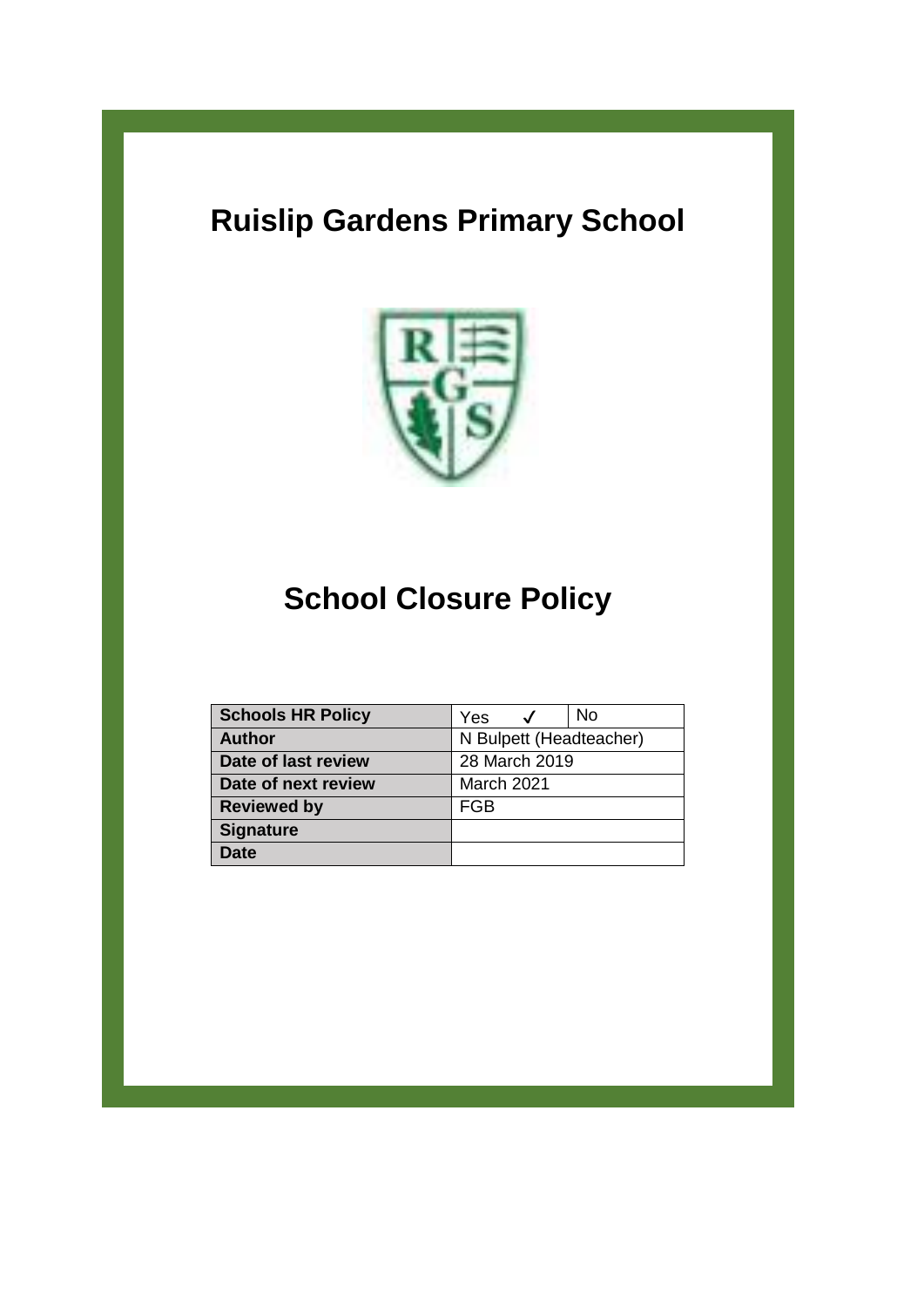## **1. Scope**

The School Closure Policy ("the Policy") applies to all employees based in schools and academies.

#### **2. Policy/Purpose**

This policy should be used when it is necessary to close a school at short notice resulting from a staff shortage, such as in cases of adverse weather and/or disruption to public transport services.

The closure of the school in these circumstances is not because of the incident itself but because of its impact in leaving insufficient numbers of school staff to safely supervise students in manageable numbers.

The implication of this policy will mean that the school is only closed to pupils; staff will still be expected to be at work either at school or work from home. Application of this policy should also be in conjunction with the Health and Safety guidance that may exist in schools relating to temporary school closures.

#### **3. Decision to Close**

The Headteacher will make the decision before 8.00am as to whether the school can open or not to students. This information will be made available in the following ways:

- on the school website (insert details and other social media where school closure information may be published)
- by email
- by text messages the school should ensure that it has up to date mobile telephone numbers and contact details for nominated family members
- by messages on the school telephone number.

In making this decision the Headteacher should access all current information and consider likely Health and Safety issues: see Appendix A.

#### **4. Staff Responsibilities**

All employees will be expected to make every reasonable effort to attend work.

Where necessary, employees will be expected to use alternative methods of transport and allow additional time for their journey.

Where it is not possible to attend work, or it has become apparent that they will be unable to arrive at work for their required start time, employees should contact their place of work at the earliest opportunity.

Where it is possible for the employee to work from home, this should be agreed with the Headteacher.

The Headteacher has the discretion to allow employees to leave work early when circumstances allow.

Employees who arrive late or have requested and are allowed to leave early should receive their normal pay and hours for that day.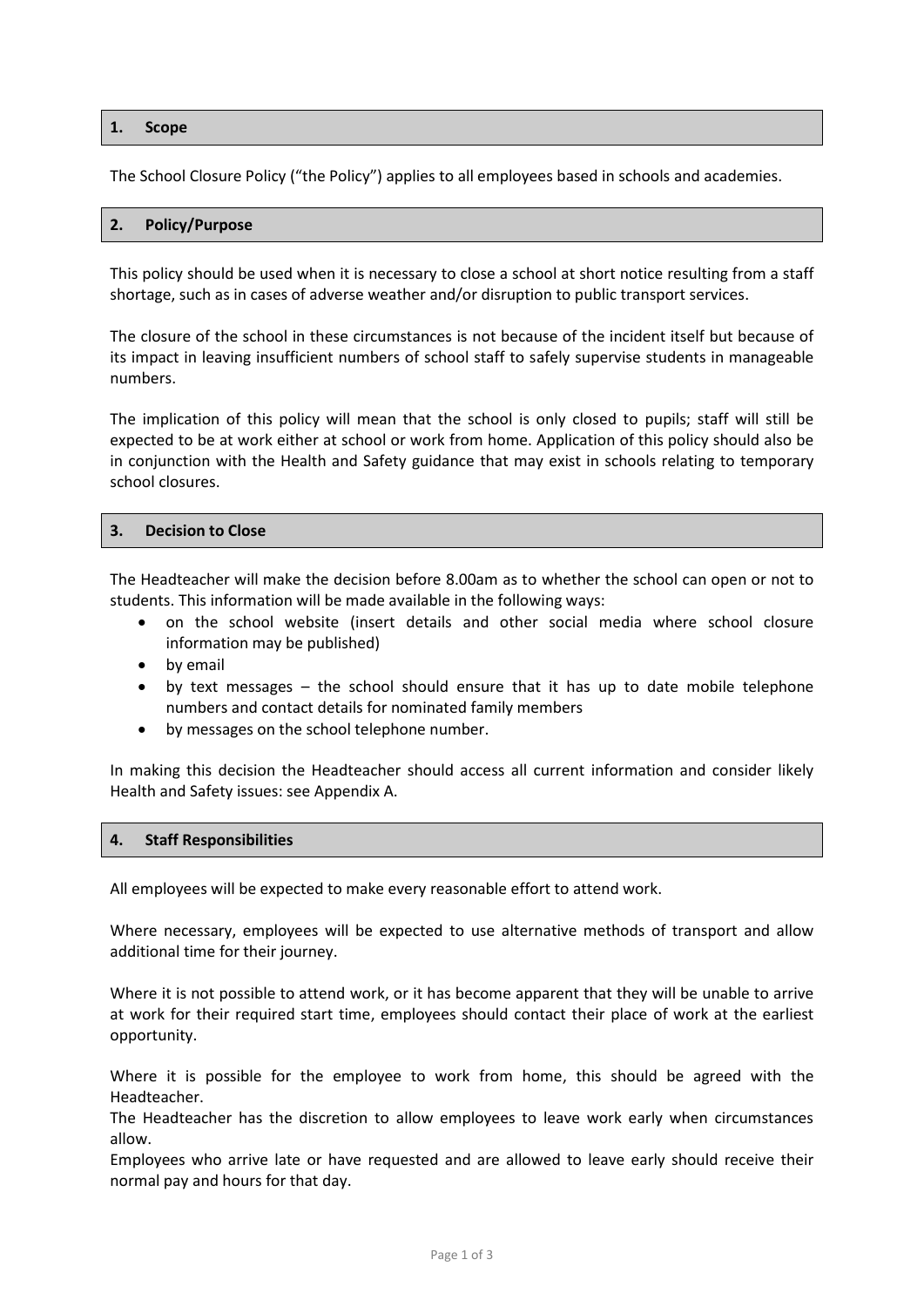Employees who are unable to attend work could take annual leave where this is a possibility within their contract of employment, or where appropriate agree with their Line manager/Headteacher a plan for making up the hours. Where these options are not possible unpaid leave should be considered. In exceptional circumstances consideration may be given to granting special leave.

# **Appendix A.**

# **Ruislip Gardens Primary School - Adverse Weather Conditions Procedure**

## **1.0 Introduction**

**1.1** The school will make every effort to remain open whenever possible.

**1.2** The decision to close the school will be made by the Head Teacher. Our first priority will always be to ensure the health, safety and wellbeing of pupils, staff, parents and families. We will consider whether remaining open constitutes a significant risk to pupils and/or staff. The school will only be closed if one or more of the following conditions apply.

- 1. Insufficient staff are able to come in to keep the school running safely.
- 2. Conditions on site are dangerous.

3. Conditions are considered to be or are anticipated to later become too hazardous to travel.

# **2.0 In the Event of Heavy Snow before the School Day Starts**

## **2.1 Parents**

2.1.1 When school closure is a possibility parents should find out whether the school is open by:-

- Checking the school's website: www.ruislipgardensschool.co.uk
- Checking the London Borough of Hillingdon website for school closure links

2.1.2 If it is decided that the school will open, but the road conditions are difficult, parents should ring the school to advise that they are likely to be late. Please note that the 'drop off zone' will not be in use when road conditions are icy/snowy for health & safety reasons so please allow extra time for the journey.

2.1.3 Notification of closure will only be made; no closure notice means the school will be open. If parents assume that the school is closed, but it is actually open, the absence will be recorded as unauthorised unless the Head Teacher is satisfied that there are exceptional circumstances.

## **2.2 Exceptional Circumstances**

2.2.1 The School recognises that there may be cases where families are "cut off" due to particular difficulties in the area in which they live.

2.2.3 In such cases parents should advise the Head Teacher of their particular circumstances so she can justify to the Local Authority why the absence should be authorised.

## **2.3 The School**

2.3.1 The Head Teacher will decide whether the school will open taking into account the conditions at the school and the ability of staff to get there.